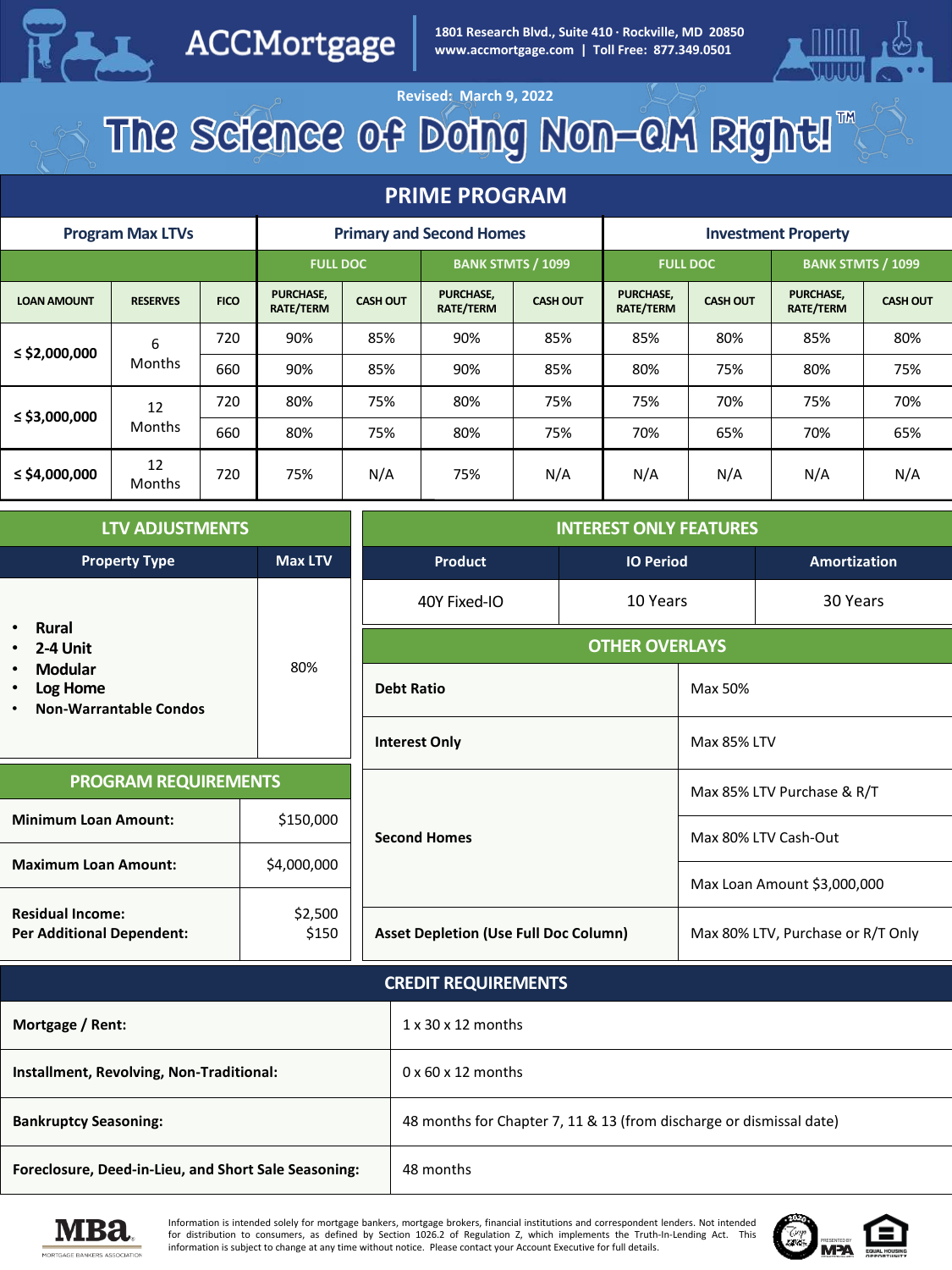#### **ACCMortgage**

| <b>CREDIT REQUIREMENTS (cont.)</b>   |                                                                                                                                                                                                                                                                                                                                                                                                                                                                                                                                                                                                                                                                                                                                                                                                                                                                                                                                                                                                                                                                                                                                                                                                                                                                                                                                                                                                          |  |  |  |
|--------------------------------------|----------------------------------------------------------------------------------------------------------------------------------------------------------------------------------------------------------------------------------------------------------------------------------------------------------------------------------------------------------------------------------------------------------------------------------------------------------------------------------------------------------------------------------------------------------------------------------------------------------------------------------------------------------------------------------------------------------------------------------------------------------------------------------------------------------------------------------------------------------------------------------------------------------------------------------------------------------------------------------------------------------------------------------------------------------------------------------------------------------------------------------------------------------------------------------------------------------------------------------------------------------------------------------------------------------------------------------------------------------------------------------------------------------|--|--|--|
| Credit:                              | Tradeline requirement based on primary wage earner<br>$\checkmark$ 3 tradelines reporting for 12+ months all with activity in the last 12 months; OR<br>$\checkmark$ 2 tradelines reporting for 24+ months all with activity in the last 12 months.<br>An acceptable 12 or 24 month housing history, not reporting on credit, may also be used<br>as a tradeline.<br>Max 0 x 60 x 12 months reporting on acceptable tradelines.<br><b>Qualifying Credit Score:</b><br>$\checkmark$ Middle score of primary wage earner<br>$\checkmark$ Each additional borrower on the loan must have at least one valid score of 620+                                                                                                                                                                                                                                                                                                                                                                                                                                                                                                                                                                                                                                                                                                                                                                                   |  |  |  |
| <b>Housing History:</b>              | Borrowers who do not have a complete 12-month housing history are subject to the following:<br>Primary residence and second homes only<br>Minimum 3 additional months reserves required<br>10% minimum borrower contribution<br>Payment Shock is not considered<br>VOR/VOM must be obtained for all months available reflecting paid as agreed<br>Properties owned free and clear are considered 0x30 for grading purposes.                                                                                                                                                                                                                                                                                                                                                                                                                                                                                                                                                                                                                                                                                                                                                                                                                                                                                                                                                                              |  |  |  |
| <b>Multiple Financed Properties:</b> | There is no limit on the number of other properties borrowers may currently have financed.<br>Second Home or Investment Property transactions require 2 months of additional reserves for<br>each financed property.<br>ACC Mortgage exposure may not exceed \$5M aggregate with a maximum of five loans for each<br>individual borrower.                                                                                                                                                                                                                                                                                                                                                                                                                                                                                                                                                                                                                                                                                                                                                                                                                                                                                                                                                                                                                                                                |  |  |  |
| <b>Charge-Offs and Collections:</b>  | The following accounts may remain open:<br>Collections and charge-offs < 24 months old with a maximum cumulative balance of \$2,000<br>Collections and charge-offs $\geq$ 24 months old with a maximum of \$2,500 per occurrence<br>All medical collections<br>Collection and charge-off balances exceeding the amounts listed above must be paid in full.                                                                                                                                                                                                                                                                                                                                                                                                                                                                                                                                                                                                                                                                                                                                                                                                                                                                                                                                                                                                                                               |  |  |  |
| <b>Judgments and Tax Liens:</b>      | All judgments or liens affecting title must be paid.<br>Active court-ordered judgments may remain open when one of the two following options is:<br>The amount is the lessor of \$5,000 per occurrence or 2% of the loan amount: OR<br>The borrower is currently in a repayment agreement with the creditor (if the borrower is currently<br>in a repayment plan, the following requirements apply):<br>$\checkmark$ A minimum of 3 months has elapsed on the plan and evidence of timely payments for the<br>most recent 3 months is provided; and<br>$\checkmark$ The maximum payment required under the plan is included in the debt-to-income ratio.<br>Outstanding state and federal tax liens or delinquent obligations may remain open on purchase<br>transactions only (additional LTV reductions may be required based on the size of the lien). All of the<br>following requirements must be met:<br>A copy of the repayment agreement is obtained;<br>A minimum of 3 months has elapsed on the plan and evidence of timely payments for the most<br>recent 3 months is provided;<br>The maximum payment required under the plan is included in the debt-to-income ratio; and<br>The title company must provide written confirmation confirming<br>$\checkmark$ (a) the title company is aware of the outstanding tax lien, and<br>$\checkmark$ (b) there is no impact to first lien position. |  |  |  |



Information is intended solely for mortgage bankers, mortgage brokers, financial institutions and correspondent lenders. Not intended<br>for distribution to consumers, as defined by Section 1026.2 of Regulation Z, which imple

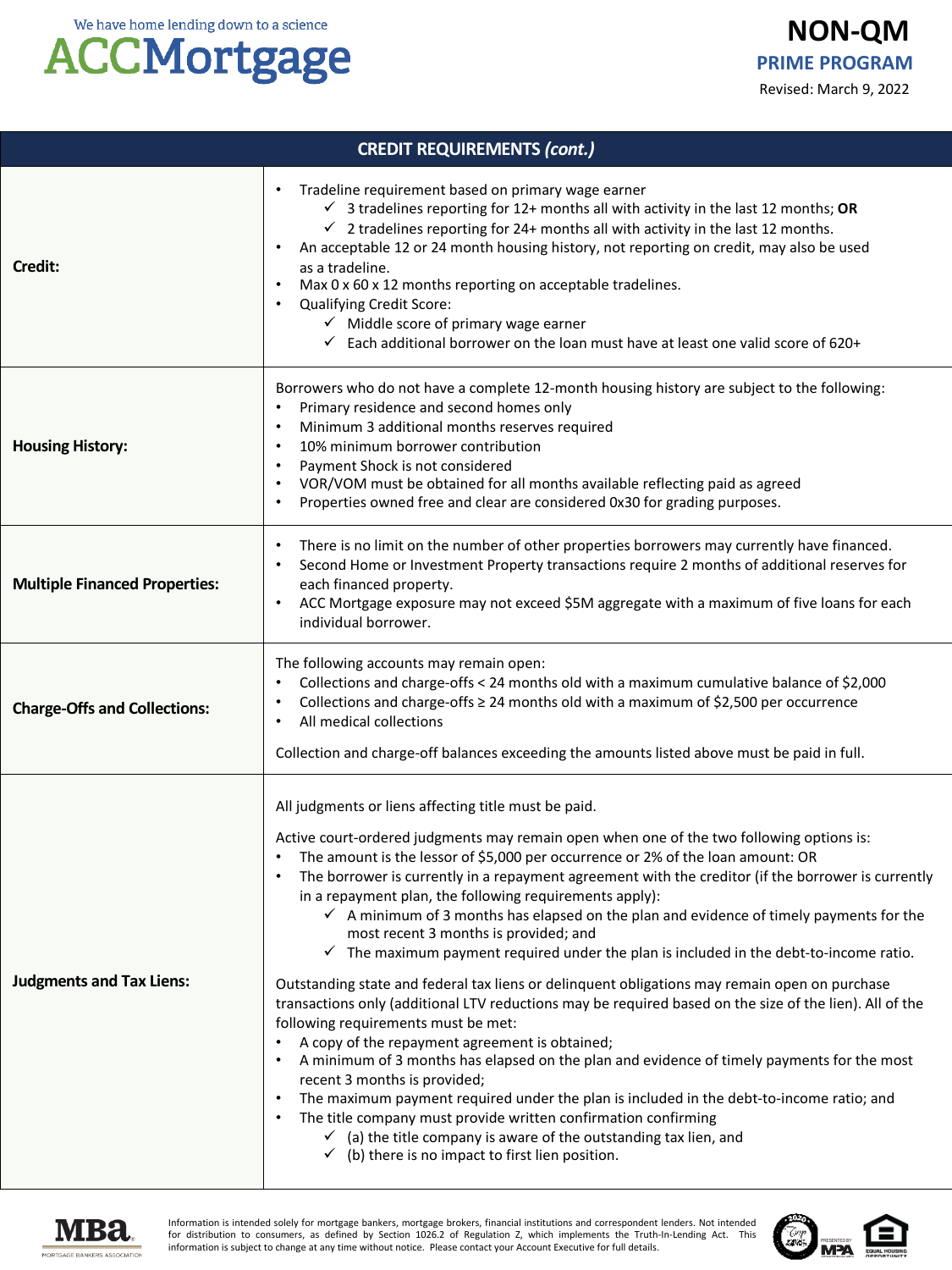#### **ACCMortgage**

**NON-QM** Revised: March 9, 2022 **PRIME PROGRAM**

| <b>CREDIT REQUIREMENTS (cont.)</b> |                                                                                                                                                                                                                                                                                                                                                                                                                                                                                                                                                                                                                                                                                                                                                                                                                                                                                                                                                                                                                                                                                                                                                                                                                                                                                                                                                                                                                                          |  |  |  |
|------------------------------------|------------------------------------------------------------------------------------------------------------------------------------------------------------------------------------------------------------------------------------------------------------------------------------------------------------------------------------------------------------------------------------------------------------------------------------------------------------------------------------------------------------------------------------------------------------------------------------------------------------------------------------------------------------------------------------------------------------------------------------------------------------------------------------------------------------------------------------------------------------------------------------------------------------------------------------------------------------------------------------------------------------------------------------------------------------------------------------------------------------------------------------------------------------------------------------------------------------------------------------------------------------------------------------------------------------------------------------------------------------------------------------------------------------------------------------------|--|--|--|
| <b>Housing Events:</b>             | A Housing Event is any one of the following events listed below:<br>Foreclosure<br>$\bullet$<br>Deed-in-Lieu<br>٠<br><b>Short Sale</b><br>$\bullet$<br>Modification resulting in (non COVID-19 related):<br>٠<br>$\checkmark$ Forgiveness of a portion of principal and/or interest on either the first or second mortgage<br>$\checkmark$ Application of a principal curtailment by or on behalf of the investor to simulate principal<br>forgiveness<br>✓ Conversion of any portion of the original mortgage debt to a "soft" subordinate mortgage<br>$\checkmark$ Conversion of any portion of the original mortgage debt from secured to unsecured<br>1x120 mortgage history<br>٠<br>Seasoning of a foreclosure, deed-in-lieu, or short sale is measured from the date of completed sale or<br>final property transfer. The Housing Event must be completed prior to loan closing with no<br>outstanding deficiency balance remaining.<br>For a 120-day mortgage late, seasoning is from the date the mortgage was brought current.<br>Seasoning for a modification is from the date the modification was executed.<br>If the property was surrendered in a Chapter 7 bankruptcy, the bankruptcy discharge date is used for<br>seasoning. Bankruptcy papers may be required to show the property was surrendered. The foreclosure<br>action is not required to be fully complete.                                                    |  |  |  |
| Forbearance/COVID-19 Related:      | If outstanding payments will be or have been resolved through a loss mitigation solution, the borrower<br>is eligible for a new mortgage loan if they have made at least three timely payments as of the note<br>date of the new transaction as follows:<br>For a repayment plan, the borrower must have made either three payments under the<br>repayment plan or completed the repayment plan, whichever occurs first. Note that there<br>is no requirement that the repayment plan be completed.<br>• For a payment deferral, the borrower must have made three consecutive payments<br>following the effective date of the payment deferral agreement.<br>• For a modification, the borrower must have completed the three-month trial payment<br>period.<br>For any other loss mitigation solution not listed above, the borrower must have successfully<br>$\bullet$<br>completed the program, or made three consecutive full payments in accordance with the<br>program.<br>Verification that the borrower has made the required three timely payments may include:<br>a loan payment history from the servicer or third-party verification service,<br>the latest mortgage account statement from the borrower, and<br>a verification of mortgage.<br>If these requirements are met on an existing mortgage loan being refinanced, the new loan amount<br>can include the full amount required to satisfy the existing mortgage. |  |  |  |
|                                    | <b>BORROWERS</b>                                                                                                                                                                                                                                                                                                                                                                                                                                                                                                                                                                                                                                                                                                                                                                                                                                                                                                                                                                                                                                                                                                                                                                                                                                                                                                                                                                                                                         |  |  |  |
| <b>Eligible Borrowers:</b>         | <b>US Citizens</b><br>٠<br><b>Permanent Resident Aliens</b><br>٠<br>Non-Permanent Resident Aliens (with US credit) - See Eligible Visa Status<br>٠                                                                                                                                                                                                                                                                                                                                                                                                                                                                                                                                                                                                                                                                                                                                                                                                                                                                                                                                                                                                                                                                                                                                                                                                                                                                                       |  |  |  |



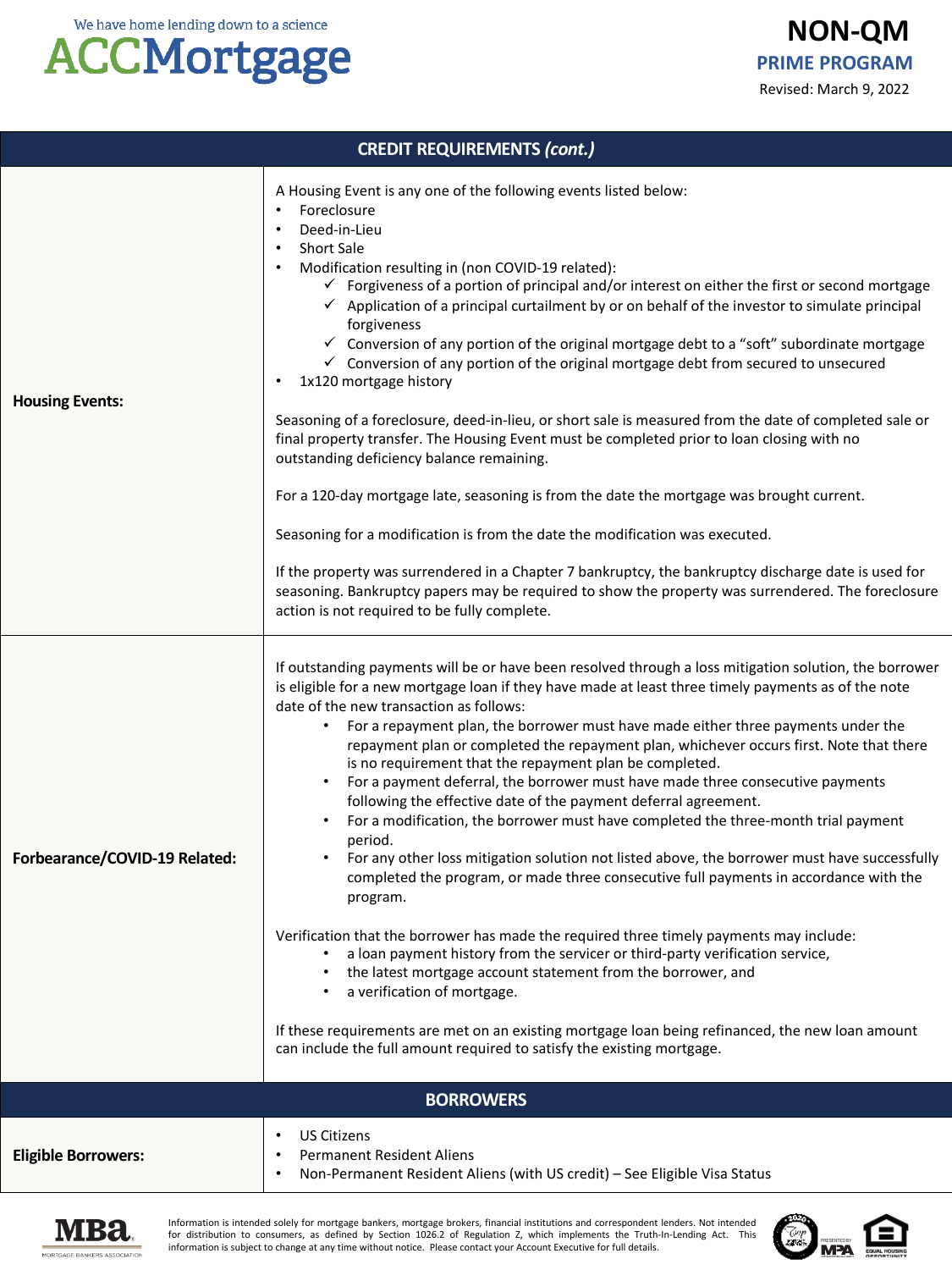#### **ACCMortgage**

|                                   | 7575                                                                                                                                                                                                                                                                                                                                                                                                                                                                                                                                                                                                                                                                                                                                                                                                                                                                                                                                                      |                                                                                                                                                                              |  |  |  |
|-----------------------------------|-----------------------------------------------------------------------------------------------------------------------------------------------------------------------------------------------------------------------------------------------------------------------------------------------------------------------------------------------------------------------------------------------------------------------------------------------------------------------------------------------------------------------------------------------------------------------------------------------------------------------------------------------------------------------------------------------------------------------------------------------------------------------------------------------------------------------------------------------------------------------------------------------------------------------------------------------------------|------------------------------------------------------------------------------------------------------------------------------------------------------------------------------|--|--|--|
|                                   |                                                                                                                                                                                                                                                                                                                                                                                                                                                                                                                                                                                                                                                                                                                                                                                                                                                                                                                                                           | Revised: March 9, 2022                                                                                                                                                       |  |  |  |
| <b>BORROWERS (cont.)</b>          |                                                                                                                                                                                                                                                                                                                                                                                                                                                                                                                                                                                                                                                                                                                                                                                                                                                                                                                                                           |                                                                                                                                                                              |  |  |  |
| <b>Eligible Visa Status:</b>      | The following visa classifications are allowed as Non-Permanent Resident Aliens:<br>$\checkmark$ E-1, E-2, E-3<br>$\checkmark$ G-1 through G-5<br>$\checkmark$ H-1B & C, H-2 through H-4<br>$\checkmark$ L-1B, L-2<br>If a non-U.S. citizen is borrowing with a U.S. citizen, it does not eliminate visa or other residency<br>$\bullet$<br>requirements.<br>Individuals in possession of spouse or family member visas are to qualify as co-borrowers only.<br>$\bullet$<br>Borrowers who are residents of countries which participate in the State Department's Visa Waiver<br>٠<br>Program (VWP) will not be required to provide a valid visa. Participating countries can be verified<br>through the U.S. Department of State website at https://travel.state.gov/content/travel/en/us-<br>visas/tourism-visit/visa-waiver-program.html.<br>Borrowers with Diplomatic Immunity and Citizens of Venezuela are ineligible for ACC Mortgage<br>programs. | $\checkmark$ NATO 1 through 6<br>$\checkmark$ 0-1<br>$\checkmark$ R-1<br>$\checkmark$ TN-1 & 2 (NAFTA)                                                                       |  |  |  |
| <b>Non-Occupant Co-Borrowers:</b> | Primary occupancy only<br>Purchase and Rate/Term only (non-occupant must be on the current mortgage for a rate/term<br>$\bullet$<br>refinance)<br>Non-occupant co-borrower must be an immediate relative<br>Max 80% LTV<br>Max 60% DTI (occupying borrower only)<br>$\bullet$<br>Max 43% DTI (total for all borrowers combined)<br>$\bullet$<br>Max loan amount \$1,000,000<br>$\bullet$                                                                                                                                                                                                                                                                                                                                                                                                                                                                                                                                                                  |                                                                                                                                                                              |  |  |  |
| <b>First Time Homebuyers:</b>     | The following requirements apply to First-Time Home Buyer transactions:<br>$\bullet$<br>Primary residence and second homes only<br>A First-Time Home Buyer is defined as a borrower who had no ownership interest in a residential<br>property in the United States during the preceding 3-year period.<br>If a borrower has not owned a property in the last 3 years but can document ownership in the<br>preceding 5-year period, the above criteria are waived.                                                                                                                                                                                                                                                                                                                                                                                                                                                                                        |                                                                                                                                                                              |  |  |  |
| <b>First Time Investor:</b>       | Not eligible<br>$\bullet$<br>$\checkmark$ A First-Time Investor is a borrower who has not owned at least one investment property for<br>at least 12 months anytime during the most recent 12-month period.                                                                                                                                                                                                                                                                                                                                                                                                                                                                                                                                                                                                                                                                                                                                                |                                                                                                                                                                              |  |  |  |
|                                   | <b>INCOME</b>                                                                                                                                                                                                                                                                                                                                                                                                                                                                                                                                                                                                                                                                                                                                                                                                                                                                                                                                             |                                                                                                                                                                              |  |  |  |
| Incomo                            | Full Doc (12 or 24 Months)<br>$\checkmark$ W-2<br>$\checkmark$ Tax Returns<br>Bank Statements (12 or 24 Months)<br>$\checkmark$ Must be Self-emploved for 2 years                                                                                                                                                                                                                                                                                                                                                                                                                                                                                                                                                                                                                                                                                                                                                                                         | A 1099 may be obtained to replace 1<br>calendar year of personal or business bank<br>statements:<br>1099 must be validated with a wage and<br>income transcript from the IRS |  |  |  |

• Personal and Business Bank Statements: Total useable deposits ÷ 12 or 24 months

• Business Bank Statements: Must have documented ≥ 25% ownership in business. Personal Bank Statements: No minimum percentage ownership in business required.  $\checkmark$  All individuals on the bank account being utilized must be a borrower on the loan.

 $\checkmark$  To calculate qualifying income, select one of the three options from the following matrix:

 $\checkmark$  Personal or Business Bank Statements

 $\checkmark$  Must be Self-employed for 2 years

• 1099 (12 or 24 Months)

[\[Click Here\]](https://www.accmortgage.com/wp-content/uploads/2021/11/Bank-Statement-Qualifying-Income-Methodology.pdf)



• Evidence of year-to-date earnings must be verified via bank statements covering

the YTD period All other Bank Statement Documentation requirements apply

**NON-QM**

**PRIME PROGRAM**



**Qualifying Income:**

**Bank Statement – Calculating** 

**Income:**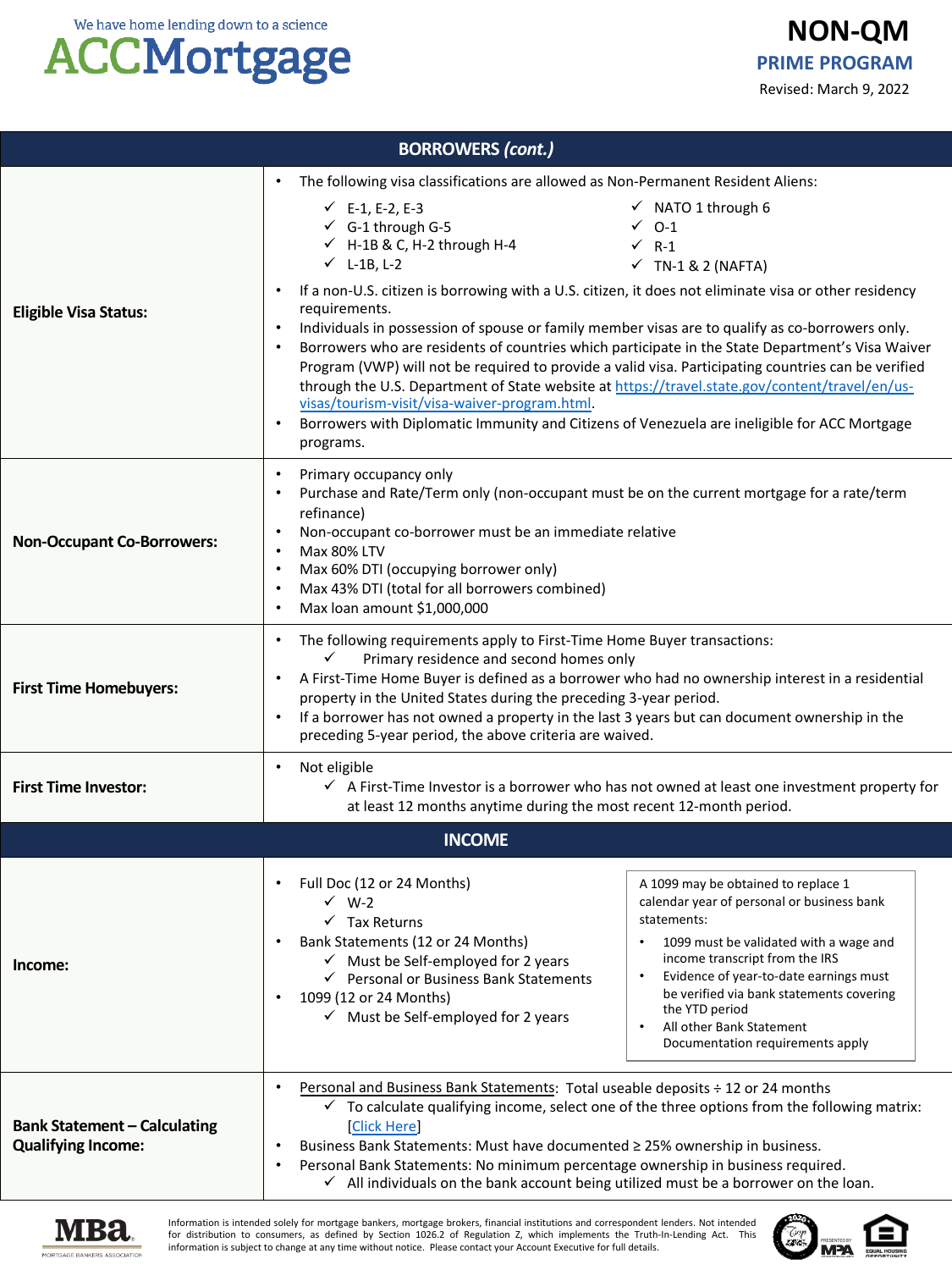## **ACCMortgage**

| <b>INCOME</b> (cont.)                            |                                                                                                                                                                                                                                                                                                                                                                                                                                                                                                                                                                                                                                                                                                                                                                                                                                                                                                                                                                                                                                                                                                                                                                   |  |  |  |
|--------------------------------------------------|-------------------------------------------------------------------------------------------------------------------------------------------------------------------------------------------------------------------------------------------------------------------------------------------------------------------------------------------------------------------------------------------------------------------------------------------------------------------------------------------------------------------------------------------------------------------------------------------------------------------------------------------------------------------------------------------------------------------------------------------------------------------------------------------------------------------------------------------------------------------------------------------------------------------------------------------------------------------------------------------------------------------------------------------------------------------------------------------------------------------------------------------------------------------|--|--|--|
| <b>Asset Depletion</b><br>(Purchase & R/T Only): | May be used to determine qualifying income both alone and in conjunction with other<br>documentation types.<br>All individuals on the asset account being utilized must be a borrower on the loan.<br>$\bullet$<br>Qualified Assets can be comprised of and utilized (%) to calculate income:<br>$\checkmark$ Checking, savings, and money market accounts (100%)<br>Personally held stocks (80%)<br>✓<br>$\checkmark$ Bonds (80%)<br>$\checkmark$ Mutual funds (80%)<br>√ Vested amount of retirement/tax deferred accounts (70%)<br>Six-month seasoning of all assets is required.<br>All asset documentation may not be more than 30 days old at the time of closing.<br>$\bullet$<br>Qualified Assets being used for down payment, closing costs or reserves must be excluded from the<br>$\bullet$<br>balance before analyzing a portfolio for income determination.<br>Business accounts are prohibited.<br>$\bullet$<br>Calculating qualifying income<br>$\checkmark$ Borrowers must have a minimum of the lessor of:<br>❖ 1.5x the loan balance or<br>❖ \$1 Million in qualified assets<br>$\checkmark$ Monthly Income = Net Qualified Assets / 84 Months |  |  |  |
| <b>Cannabis Derived Income:</b>                  | Eligible for borrowers located in states where cannabis has been legalized and the business is<br>licensed accordingly                                                                                                                                                                                                                                                                                                                                                                                                                                                                                                                                                                                                                                                                                                                                                                                                                                                                                                                                                                                                                                            |  |  |  |
| <b>Debt Ratios:</b>                              | Max 50% (total DTI)<br>$\bullet$                                                                                                                                                                                                                                                                                                                                                                                                                                                                                                                                                                                                                                                                                                                                                                                                                                                                                                                                                                                                                                                                                                                                  |  |  |  |
|                                                  | <b>ASSETS</b>                                                                                                                                                                                                                                                                                                                                                                                                                                                                                                                                                                                                                                                                                                                                                                                                                                                                                                                                                                                                                                                                                                                                                     |  |  |  |
| <b>Assets:</b>                                   | Seasoned for 60 days.<br>Source unexplained deposits that exceed 50% of the borrowers gross monthly qualifying income.<br>٠                                                                                                                                                                                                                                                                                                                                                                                                                                                                                                                                                                                                                                                                                                                                                                                                                                                                                                                                                                                                                                       |  |  |  |
| <b>Reserves:</b>                                 | Cash out proceeds can be used for reserve requirements.<br>$\bullet$                                                                                                                                                                                                                                                                                                                                                                                                                                                                                                                                                                                                                                                                                                                                                                                                                                                                                                                                                                                                                                                                                              |  |  |  |
| <b>Seller Concessions:</b>                       | Up to 6% towards closing costs for Primary and Second Homes.<br>$\bullet$<br>Up to 2% towards closing costs for Investment Property.<br>٠                                                                                                                                                                                                                                                                                                                                                                                                                                                                                                                                                                                                                                                                                                                                                                                                                                                                                                                                                                                                                         |  |  |  |
| <b>Gift Funds:</b>                               | Gift funds are allowed after the borrower has documented the minimum required borrower<br>contribution.<br>$\checkmark$ Minimum of 5% (of the sales price) of borrower's own funds on purchase transactions.<br>$\checkmark$ Minimum borrower contribution of 10% must be documented on the following transactions:<br>❖ Primary residence with unverifiable housing history<br>❖ Second home<br>$\checkmark$ Investment property transactions require all funds come from the borrower.<br>Gift funds must be from a relative and can be used for down payment, closing costs and reserves.<br>$\bullet$                                                                                                                                                                                                                                                                                                                                                                                                                                                                                                                                                         |  |  |  |
| <b>Gift of Equity:</b>                           | Primary residence transactions only.<br>٠<br>No minimum borrower contribution is required.<br>Gift of equity is from an immediate family member.<br>٠<br>Six months of reserves required of borrower's own funds.<br>Non-arm's length transactions are allowed.<br>Subject to the maximum LTVs available for cash-out transactions.<br>$\bullet$                                                                                                                                                                                                                                                                                                                                                                                                                                                                                                                                                                                                                                                                                                                                                                                                                  |  |  |  |



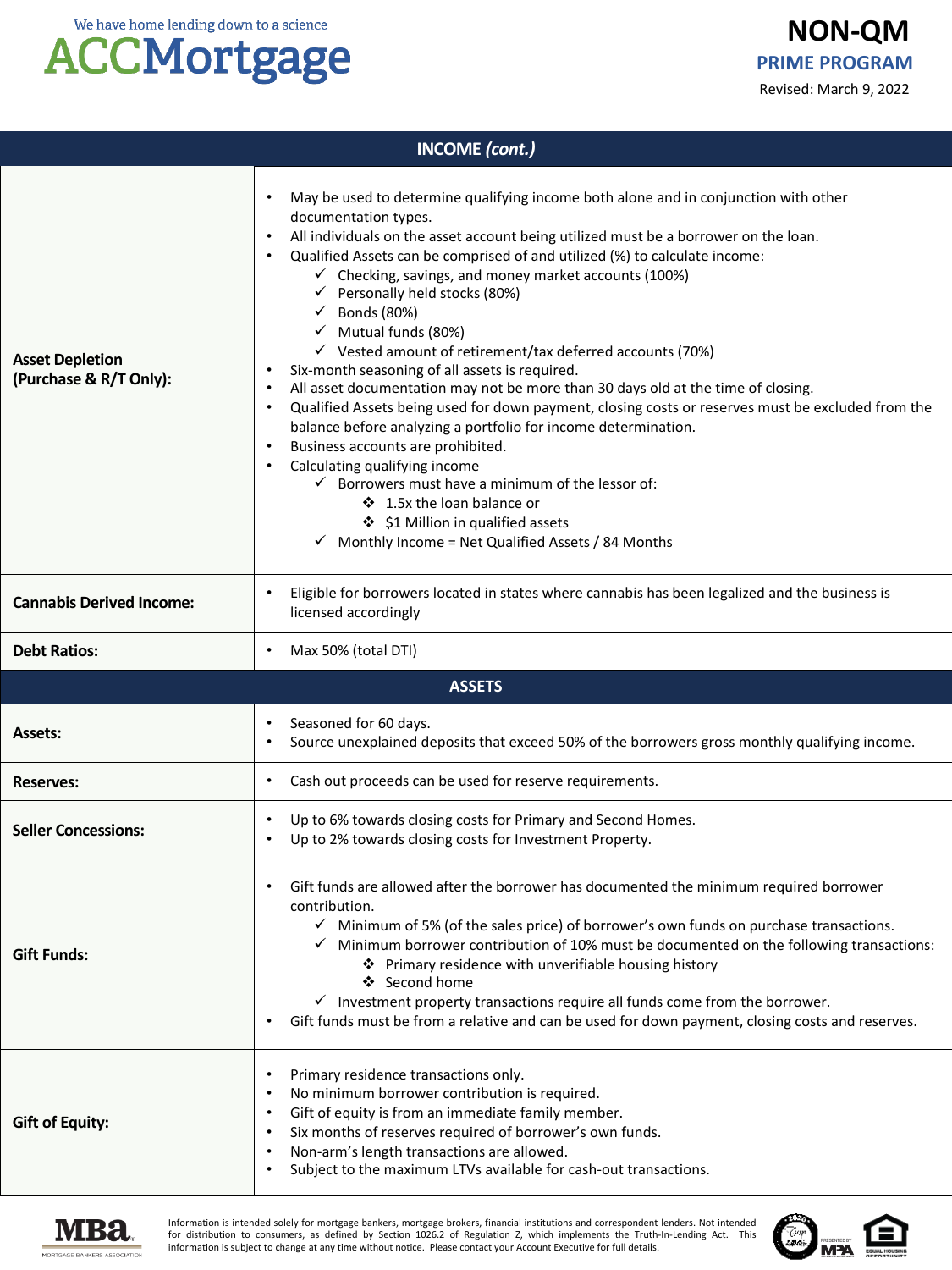#### **ACCMortgage**

| <b>SUBJECT PROPERTY</b>            |                                                                                                                                                                                                                                                                                                                                                                                                                                                                                                                                                            |  |  |  |
|------------------------------------|------------------------------------------------------------------------------------------------------------------------------------------------------------------------------------------------------------------------------------------------------------------------------------------------------------------------------------------------------------------------------------------------------------------------------------------------------------------------------------------------------------------------------------------------------------|--|--|--|
| Acreage:                           | Primary and Second Homes<br>$\checkmark$ Max 15 Acres<br>$\checkmark$ Exceptions considered on a case-by-case basis<br><b>Investment Properties</b><br>$\checkmark$ Max 2 Acres<br>$\checkmark$ Exceptions considered on a case-by-case basis                                                                                                                                                                                                                                                                                                              |  |  |  |
| <b>Property Types:</b>             | Single Family Detached (SFD)<br>$\checkmark$ Site Condos are considered an SFD<br><b>PUD</b><br>Townhomes<br>Condominiums<br>$\checkmark$ Non-Warrantable Condos (max 80% LTV)<br>$\checkmark$ See Guidelines for additional details<br>$2 - 4$ Unit (max 80% LTV)<br>Log Homes (max 80% LTV)<br>Modular (max 80% LTV)<br>Rural (max 80% LTV)                                                                                                                                                                                                              |  |  |  |
| <b>Ineligible Property Types:</b>  | Manufactured (Mobile)<br>Mixed Use<br>Assisted Living/Continuing Care Facilities<br><b>Boarding Houses</b><br>Condotels<br>Co-Ops                                                                                                                                                                                                                                                                                                                                                                                                                          |  |  |  |
| <b>Appraisal Review:</b>           | The following transactions require a FNMA Collateral Underwriter review with a score of 2.5 or less<br>or a Collateral Desktop Analysis (CDA):<br>$\times$ LTV > 80%<br>$\checkmark$ Non-arm's length transactions<br>$\checkmark$ Loan amounts from \$1,000,000 - \$2,000,000<br>The following transactions require a 2nd full appraisal:<br>$\checkmark$ Approved loan amount exceptions (when exceeding max loan amount available per matrix)<br>$\checkmark$ Loan amounts > \$2,000,000                                                                |  |  |  |
| <b>Appraisal Transfers:</b>        | Appraisal transfers are eligible, as indicated on ACC's Appraisal Transfer Policy                                                                                                                                                                                                                                                                                                                                                                                                                                                                          |  |  |  |
| <b>Properties Listed For Sale:</b> | To be eligible for either a rate/term or a cash-out refinance, the subject property must be taken off<br>$\bullet$<br>the market on or before application date.<br>For cash-out transactions, if subject property was listed for sale in 6 months prior to application<br>date, a 10% LTV reduction from the maximum available for the specific transaction is required.<br>The lesser of the most recent list price or the current appraised value should be used to determine<br>$\bullet$<br>loan-to-value for both rate/term and cash-out transactions |  |  |  |
| Seasoning:                         | Rate/Term Refinance - No seasoning requirement.<br>Cash Out Refinance - 6 Months required from Purchase date to Note date (to ACC).<br>No waiting period for properties obtained through inheritance, divorce or separation.                                                                                                                                                                                                                                                                                                                               |  |  |  |



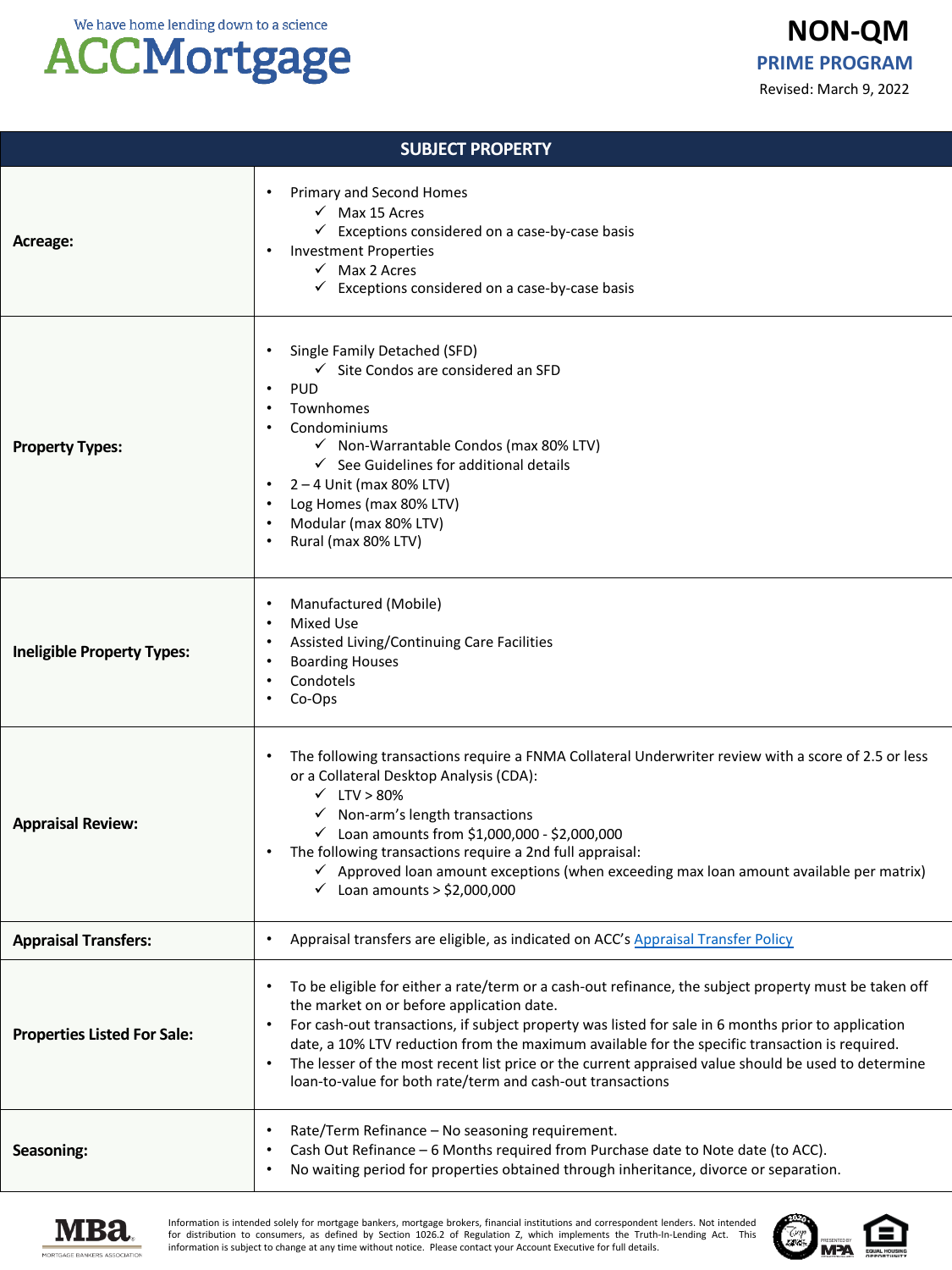#### **ACCMortgage**

| <b>SUBJECT PROPERTY (cont.)</b>         |                                                                                                                                                                                                                                                                                                                                                                                                                                                                                                                                                                                                                                                                                        |  |  |  |
|-----------------------------------------|----------------------------------------------------------------------------------------------------------------------------------------------------------------------------------------------------------------------------------------------------------------------------------------------------------------------------------------------------------------------------------------------------------------------------------------------------------------------------------------------------------------------------------------------------------------------------------------------------------------------------------------------------------------------------------------|--|--|--|
| <b>Determining Loan to Value:</b>       | Rate/Term Refinance<br>$\bullet$<br>$\checkmark$ Current appraised value may be used to determine loan to value.<br>Cash Out Refinance<br>$\bullet$<br>$\checkmark$ If the subject property was acquired > 12 months from application date, the appraised value<br>must be used to determine loan-to-value.<br>If the property was acquired $\leq 12$ months from application date, the lesser of the current<br>$\checkmark$<br>appraisal value or previous purchase price plus documented improvements (if any) must be<br>used. The purchase settlement statement and any invoices for materials/labor will be<br>required.                                                         |  |  |  |
| Lease with Option to Purchase:          | Transaction treated as a Purchase.<br>$\bullet$<br>Principal dwelling only.<br>$\bullet$<br>Must have a valid, executed lease with purchase option.<br>The lessor of the appraised value or the purchase price established within the agreement will be<br>$\bullet$<br>utilized for qualification.<br>Copies of cancelled checks for 12 months as proof of rental payments.<br>$\bullet$                                                                                                                                                                                                                                                                                              |  |  |  |
| Land Contracts / Contracts for<br>Deed: | Acceptable for Primary Residence only.<br>$\bullet$<br>12 Months of cancelled checks required for housing payment history.<br>Payoff of land contracts is acceptable:<br>$\bullet$<br>$\checkmark$ Contracts signed $\leq$ 12 months from ACC application date = Purchase<br>* The lessor of the appraised value or the purchase price established within the<br>agreement will be utilized for qualification.<br>$\checkmark$ Contracts signed > 12 months from ACC application date = Rate/Term Refinance<br>❖ The current appraised value will be utilized for qualification.                                                                                                       |  |  |  |
|                                         | <b>MISCELLANEOUS</b>                                                                                                                                                                                                                                                                                                                                                                                                                                                                                                                                                                                                                                                                   |  |  |  |
| <b>Cash Out:</b>                        | Max Cash Out:<br>$\bullet$<br>$\checkmark$ > 70% LTV<br>Owner Occupied: \$500,000<br>Investment Property: \$500,000<br>$\sqrt{\frac{2}{5}}$ = 70% LTV<br Owner Occupied: \$1,000,000<br>Investment Property: \$1,000,000<br>Cash Out proceeds can be used for reserve requirements.<br>٠<br>Minimum of 6 months elapsed time since the most recent mortgage transaction on the subject<br>property (Note Date to Note Date is utilized to calculate the 6 month period).<br>Must use lesser of Purchase Price plus documented improvements or Appraised Value<br>if $\leq$ 12 months from note date.<br>Texas Cash Out not allowed on investment property or 2-4 unit properties.<br>٠ |  |  |  |
| Occupancy:                              | <b>Primary Residence</b><br>$\bullet$<br>Second Homes<br><b>Investment Property</b><br>٠                                                                                                                                                                                                                                                                                                                                                                                                                                                                                                                                                                                               |  |  |  |
| <b>Secondary Financing:</b>             | Institutional Secondary Financing is acceptable.<br>$\bullet$<br>New and existing Secondary Financing is allowed.<br>$\bullet$<br>$\checkmark$ Texas (Note: Must be existing secondary financing only)<br>Max CLTV = allowable program LTV.<br>$\bullet$<br>Not allowed on Investment Property.                                                                                                                                                                                                                                                                                                                                                                                        |  |  |  |